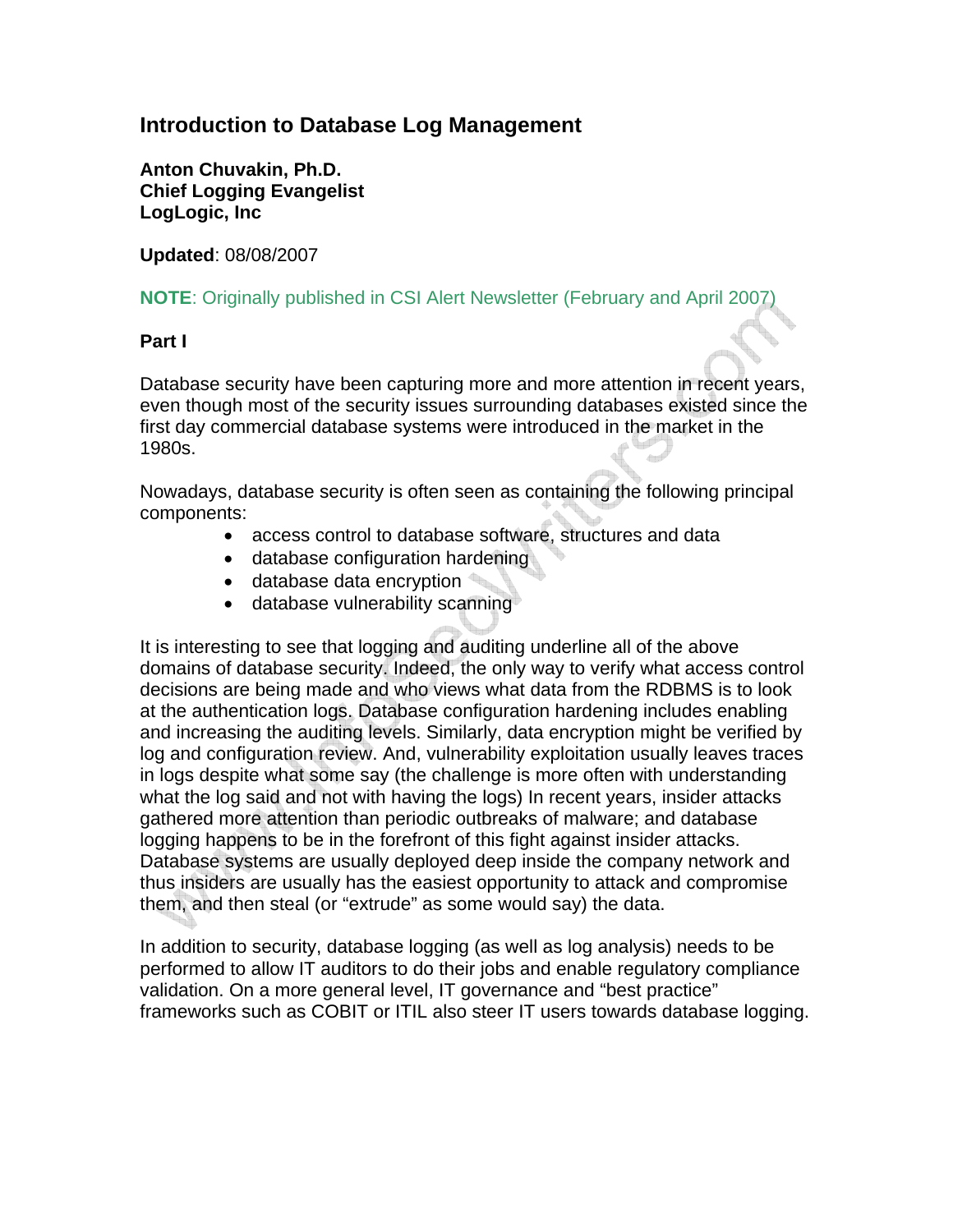Different database software offers a dizzying array of logging options. For example, Oracle, the leading database software, has mandatory, standard and fine-grained audit. Specifically, to enable mandatory auditing (off by default) one needs to set the *audit\_sys\_operations* parameter to true for the appropriate database instance. Enabling standard audit is done by setting the *audit\_trail* parameter for the instance and then enabling the relevant audit options.

Similarly, MS SQL Server would always log server access and errors to a Windows event log, but logging – or "tracing" – other queries requires running a separate tool that creates trace files.

And, finally, the open source MySQL has several log types – error log, query log, binary log of statements that change data and slow query logs. While error logs are always enabled, one needs to manually enable other types of logging. For example, one enables query logging by starting mysql as "*mysql –log*".

So what is in common among the database logging? The above databases would log (rather, can be configured to log as most would log very little by default) most if not all of the following events:

- user logins and logouts
- database system starts, stops and restarts
- various system failures and errors
- user privilege changes
- database structure (metadata) changes
- most other DBA actions
- select or all database data access (if configured to be so)

The above logged events provide rich sources of information for the mentioned security, compliance and IT operational needs. A better way of saying it would be "would have provided if they were easy to analyze." Many factors, such as log availability, log format complexity and log volume, hinder the log analysis efforts and most apply to database logging.

What are the possibilities for database log formats? Given that databases are built to store structured data, one would assume that logs would always be stored in a database itself. That assumption will in fact be wrong. Most databases use a mix of logging to itself and logging to flat files, sometimes binary files. For example, in case of Oracle, database administrator (DBA) actions are logged into a separate file in order to prevent said DBAs from modifying the logs of his own actions (typically, a DBA will have unfettered access to the RDBMS, but not 'root' or Administrator on the underlying system). Here is an example of such log: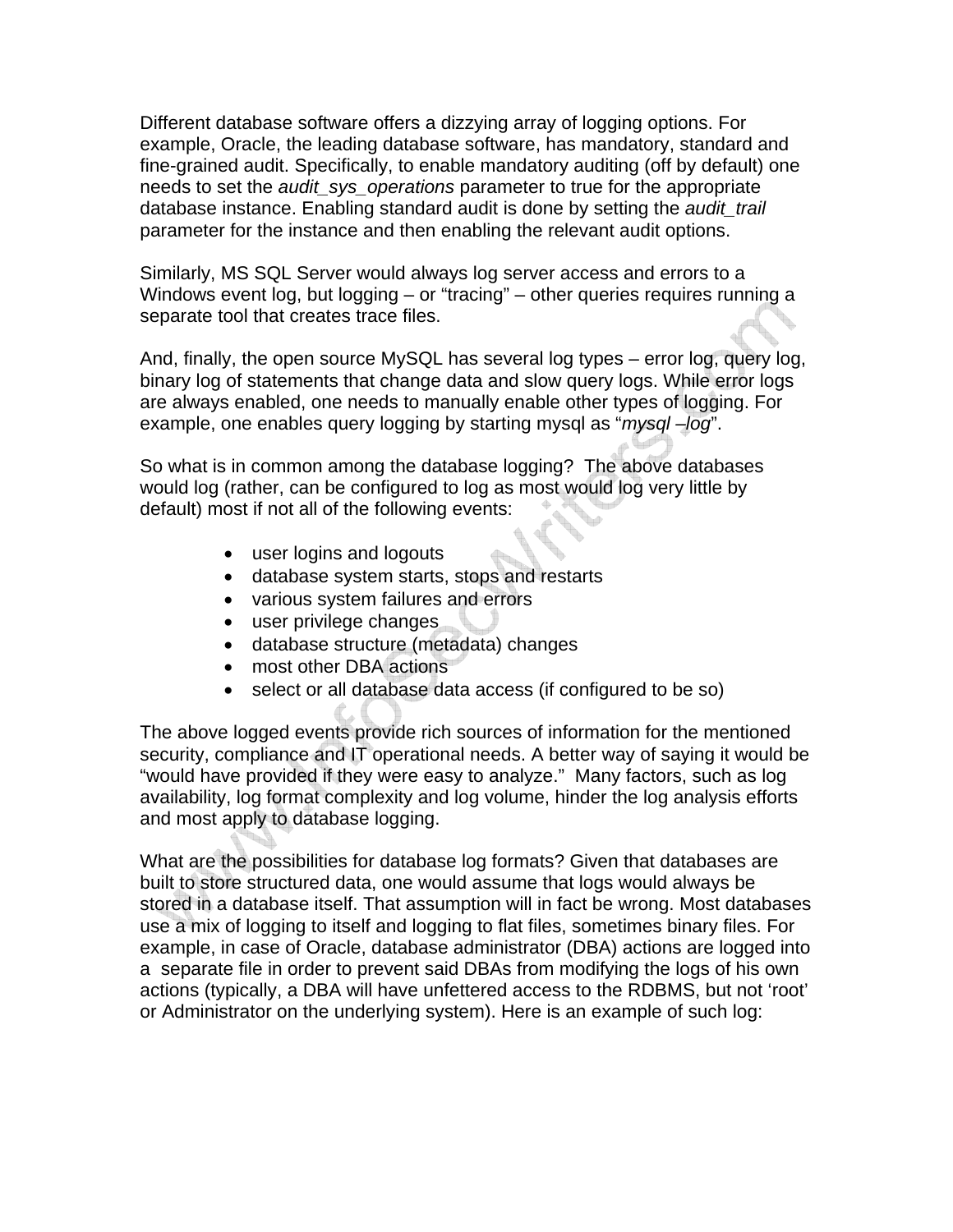*Tue Sep 19 15:17:39 2006 ACTION : 'SHUTDOWN' DATABASE USER: '/' PRIVILEGE : SYSDBA CLIENT USER: oracle CLIENT TERMINAL: pts/4 STATUS: 0* 

At the same time, Oracle database audit tables contain other audit information such as time, user name, SQL command, status and other data access auditing parameters.

Microsoft SQL Server database uses Windows event log facility to log its operational messages – such as starts, stops, backup status, etc - as well as server access events - user logins and logouts. However, file access audit logs are done differently by using so-called "trace files" – binary files that contain the information on all database data accesses. Here is an example messages produced by MS SQL Server:

- "There is insufficient system memory to run this query."
- "The master database failed to restore. Use the rebuildm utility to rebuild the master database. Shutting down SQL Server."
- "Login failed. The maximum simultaneous user count of 1 licenses for this 'Standard Edition' server has been exceeded. Additional license should be obtained and installed or you should upgrade to a full version."

It is important to realize that default logging options on most databases exclude logging of access to data, such as the SELECT statements as well as changes to data tables such as UPDATE or DELETE. Even more drastic actions such as table DROPs (used to detete tables) and ALTERs (used to change table structure) are not recorded, unless specifically configured by the DBA. To enable data-level logging one needs to set special configuration options and sometimes even to restart database software.

Unlike other situations where logging has minimum impact on system performance, database audit logging does slow down the database, sometimes significantly. After all, high-performance databases are meant to provide thousands of data transactions per second and logging all of these presents a challenge to system IO and well as CPU and disk storage resources. That is why logging has somewhat of a bad rap with DBAs. The fact that logs can and should be used to track DBA actions for possible violations does not work to improve that perception at all  $\odot$  However, there are more and more reasons to enable logging nowadays and thus such performance considerations increasingly become secondary.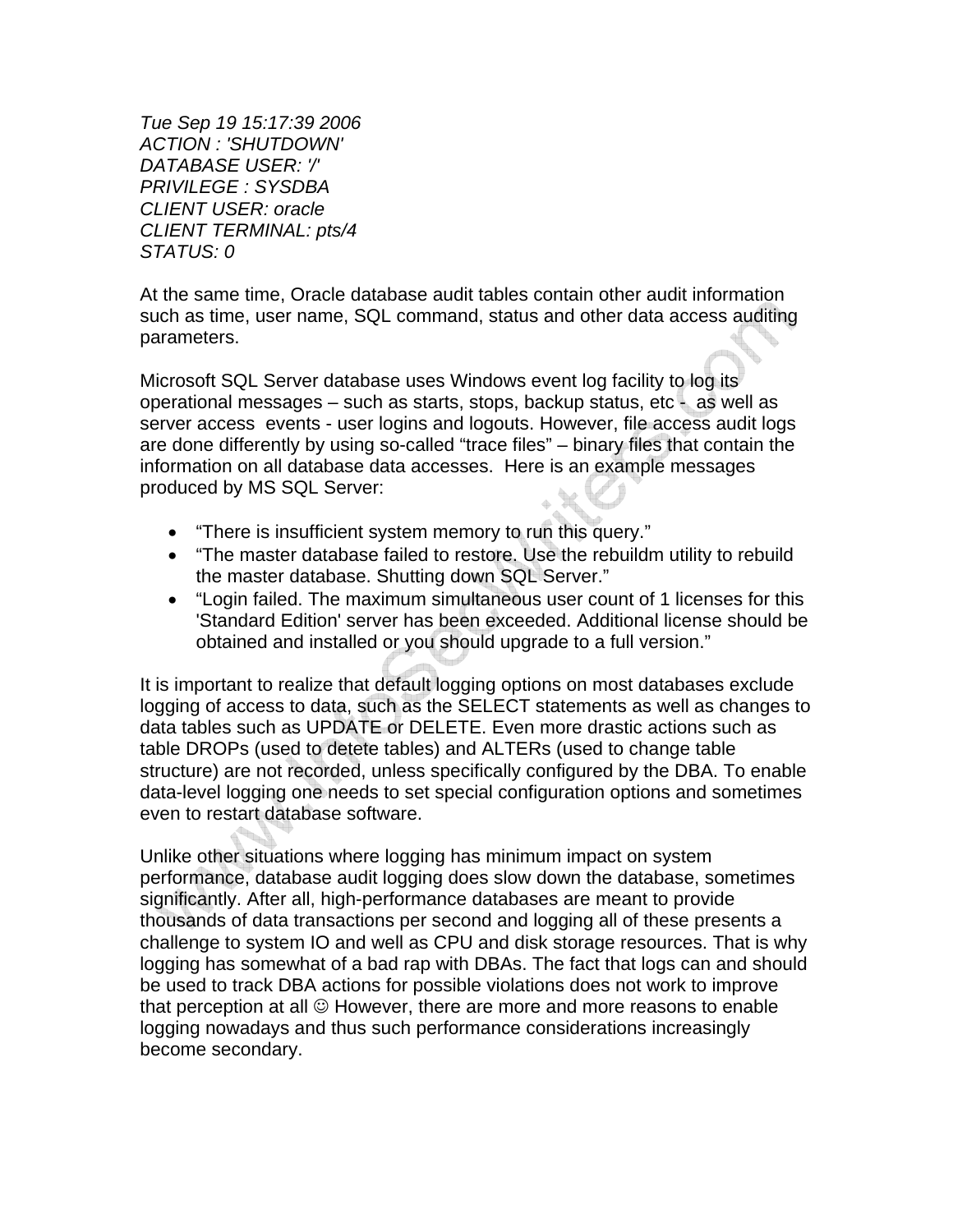If one tries to log even a subset of all data access and data changes, he should be prepared to drown in an ocean of audit log data. Extracting useful actionable information from such onslaught of data presents a challenge.

Apart from performance and data volume, other challenges with database logs include verbosity and obscurity of log formats. Multi-line formats where a single message spans multiple lines also hamper automated analysis of logs.

Given the situation above, what should we do to make sense of database logs? While detailed discussion of database log analysis goes outside the scope of this introductory paper, we will try to give a few useful hints.

First, as all other logs, database logs are indispensable for incident response. Thus, even collection of logs with no analysis whatsoever is going to help you during the crunch time of a data theft, server crash or even a surprise visit by your friendly auditor. If you are to take this one step, collecting logs from multiple serves at one central location (such as your log management solution) will make incident analysis much simpler and will prevent loss of log data due to routine log rotation or other reasons. Recent data theft incidents are making this motivation for database log analysis more powerful every day (and every new breach!)

Beyond just keeping logs for the "rainy" day one should institute a period review of a DBA activity logs. Such logs are usually less voluminous than data access audit, but provide critical information on DBA actions important for keeping tabs on people entrusted with your "crown jewels" such as customer lists or product inventory information. In some cases, even a manual review or a set of scripts will work, but for better efficiency, a log management tool will do the trick much better.

Further, if you need to log access to some data, which increasingly happens due to various regulations and "best practices" frameworks, manual log review will break down pretty quickly due to log volume (you might be looking at gigabytes of data per day or more) Thus, you will be embarking on a trail towards automating your databases log collection, analysis and archival by deploying log management tools.

To conclude, database logging represents a new world for many security practitioners, but the one which they might have no choice but conquer. Enabling logging is a good start, from where one can progress towards more in-depth log analysis.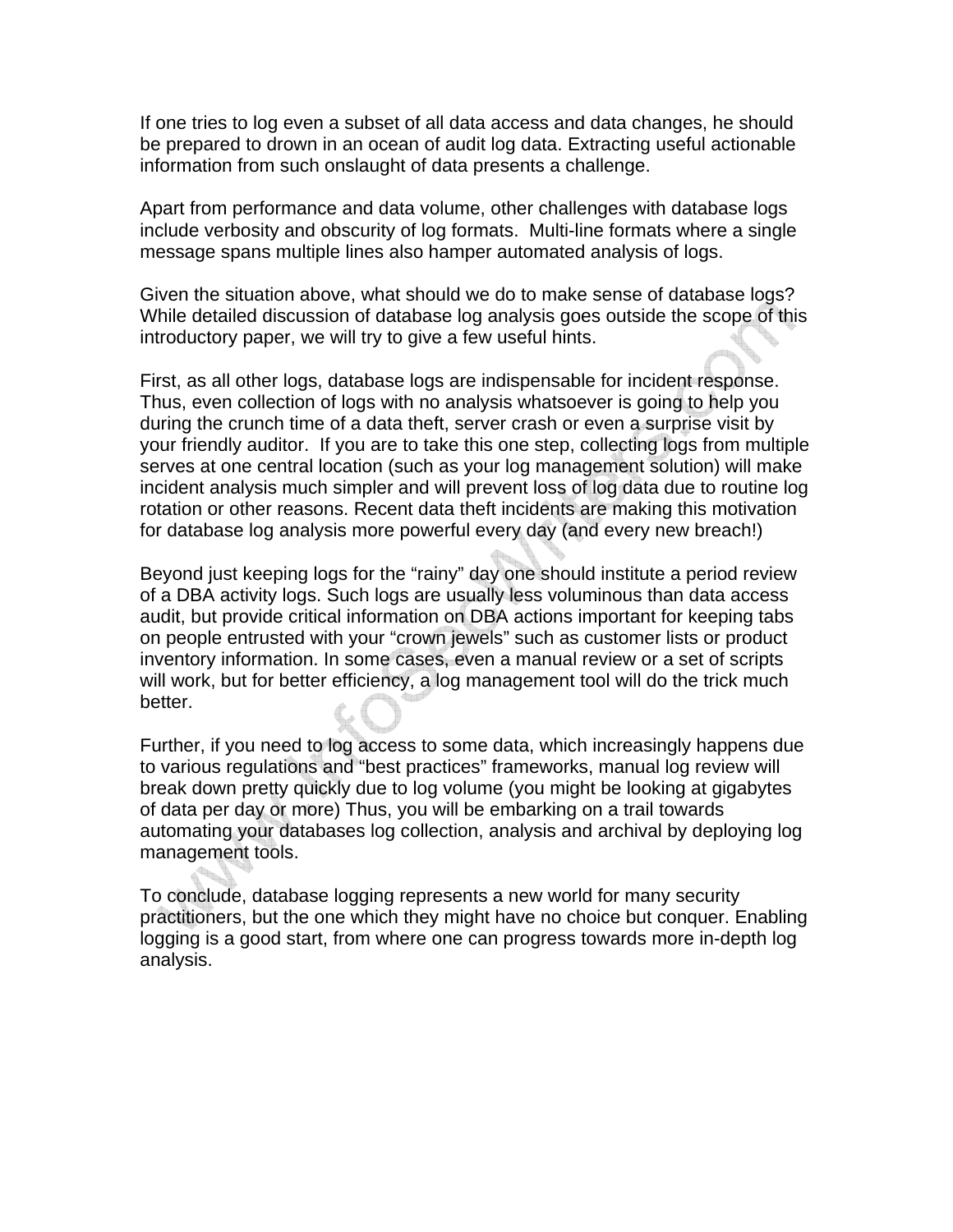## **Part II**

In this part of the paper, we will focus on what happens after you decide to enable all the logging we suggested in the previous part.

While currently firewalls still hold the dubious record of spewing the highest volume of logs, database might rival such log volume once more people configure them to enable logging motivated by security, compliance or broader operational reasons and not just narrow "keeping the database running."

We mentioned that by default most commercial databases record surprisingly few events of interest. Thus, a manual log review may be suitable under such circumstances, given that most of important events don't ever show up in logs.

Automation in the form of log analysis and log management tools becomes essential if any kind of database security "best practices" are being followed and logging is enabled.

So, what might such tools provide? Simpler log analysis tools will allow users to review at logs on a specific database server only and likely require such tool to be running on that same server. Consequently, such tools will only work for a specific database type such as Oracle-only or DB2-only. They also usually do not provide any real-time analysis in the form or alerting or triggering automated actions. Still, they can provide some insight s from logs, which are clearly superior to going through raw logs line by line.

Database vendors usually provide such tools. Examples include IBM *DB2 Log Analysis Tool* (that can be used to generate simple database log reports for a single database server), *MS SQL Profiler* (that can be used to create and review audit trace files from a SQL Server) and *Oracle LogMiner* (that can analyze Oracle redo logs)

More advanced log management tools will work across multiple database servers and even across database types. Many would also allow analysis of database logs in combination with other logs such as server, security device or firewall. Analysis of this type allows put the database data in the context or other organization log data and to correlate database activity with other things that happen at the organization at the same time.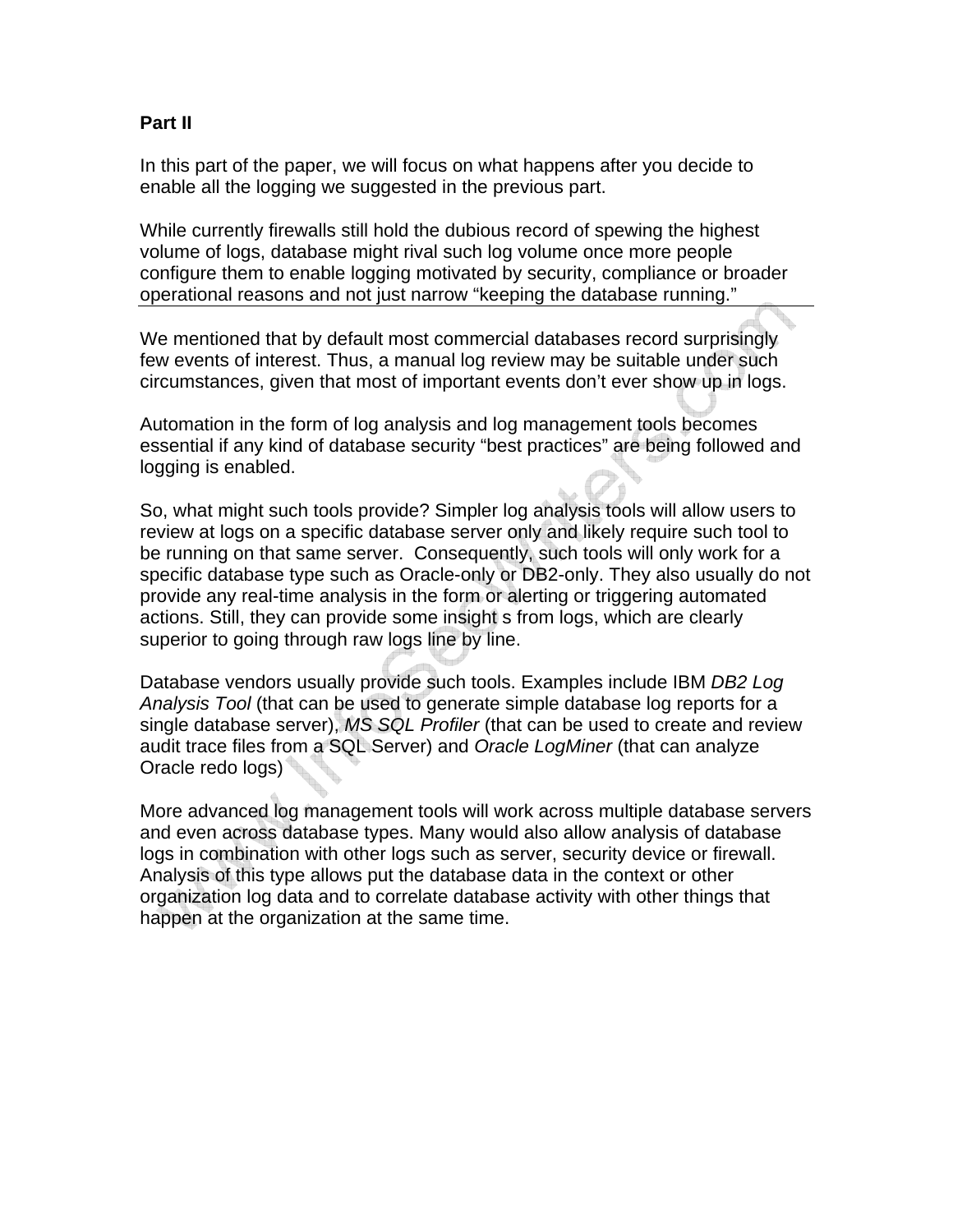Such tools automate not only analysis of log data, but the whole lifecycle of log management:

- Collecting the log where it is being generated via an agent or remotely
- Securely transferring the data to the central server for analysis and storage
- Issuing real-time alerts to database administrators if needed
- Providing reports and analytics based on log data
- Securely storing the logs as long as prescribed by the retention policy and then, just as safely, destroying them

Let's look at each of the stage of the above process and see how it applies to databases.

First, how do we collect database log data for analysis? As we learned in the previous part, database might be logging to its own tables or to dedicated files, either text or binary and proprietary. One obvious solution is to use a dedicated piece of software - an agent (however hateful the word can be in some circles!) – running on a database server which allows for efficient log collection and secure data transfer. However, many DBAs would strongly object about running something extra on "their" servers, and, given typically high requirements for database server uptime, such concerns are not entirely unfounded. Thus, a remote or "agentless" approach needs to be used if possible. If a database logs are located into a database tables, one can connect to said server via ODBC or JDBC and grab all the needed data by executing a SELECT command. This allows for granular audit collection which will not endanger database operation. At the same time, many databases now natively support SSL for JDBC/ODBC transfers and thus our data connection will be secured against eavesdropping. Once the log data has been collected by the log management tool, it can be purged from the original database to save space. In this case, a log management tool will have a full set of logs from all the databases.

In case of a file-based logging, such as in the case of Oracle DBA logs that cannot be directed to a database for storage, a secure SFTP or FTPS connection may be used to grab the logs, also in a secure and authenticated fashion. Needless to say, such log grabs are logged as well.

Second, while logs are being moved to a log management tool, time-sensitive alerting needs to take place. For example, if we observe that a somebody is downloading an entire table or changing a database scheme while being logged from a remote connection, it might be worth an alert. More sophisticated algorithms, such as anomaly detection or correlation, may be used to drive alerting as well.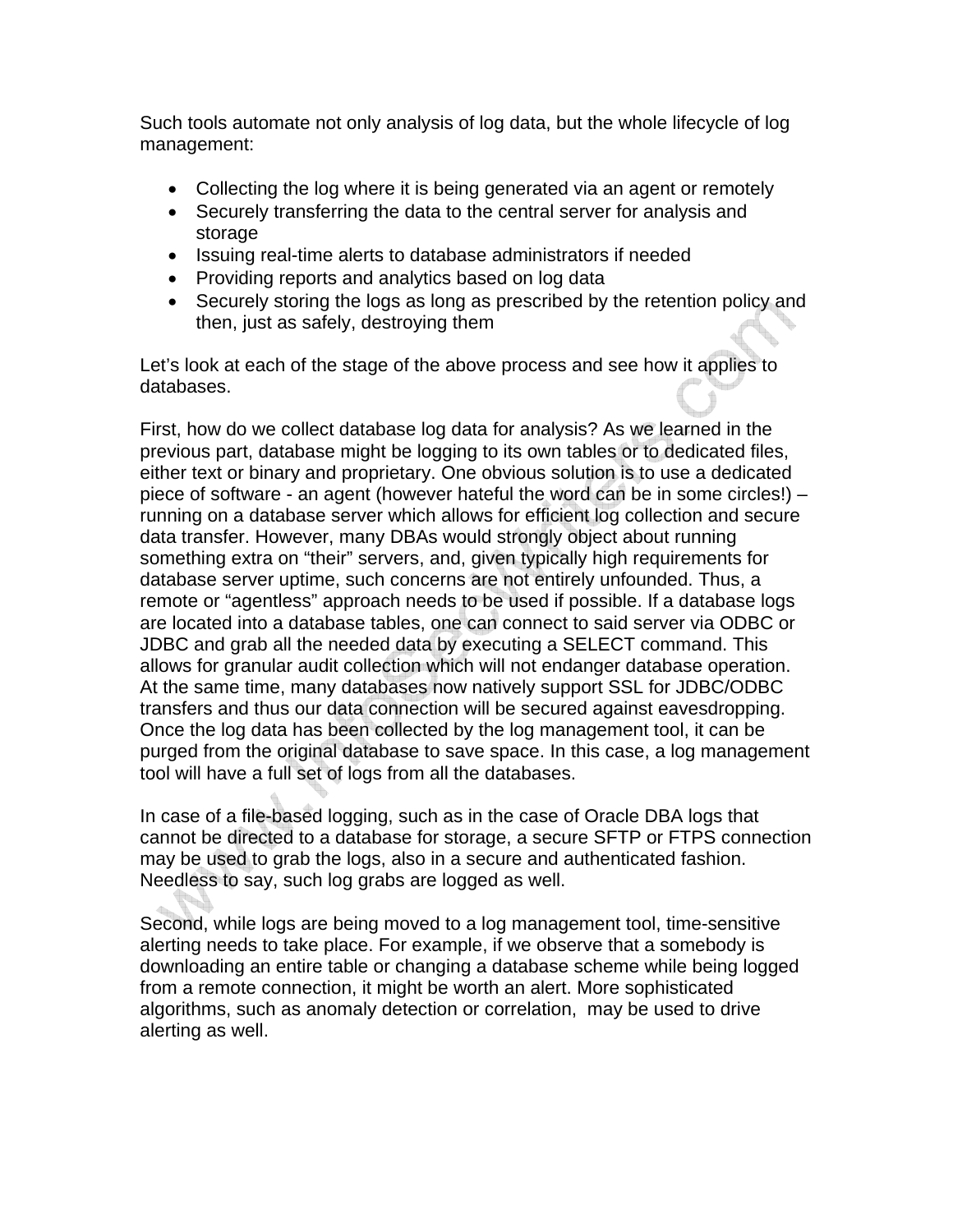Third, more in-depth analysis of collected log data is performed via reports and searches. Why review the database log reports? The reasons we show below are driven by operational, security and regulatory or compliance concerns. Specifically,

- **Change management**: modern RDBMS is a complicated piece of software with plenty of configuration files and other things to change. And being aware of all the changes constitutes one of the control objectives for IT governance as well as essential for protecting the environment.
- **Authentication, Authorization and Access:** logging access control decision such as login failures and successes as well as access to data and various database objects is of interest for auditors as well as important for security, such as insider privilege abuse. While logging all access to data is less common, it is one of the emerging trends in logging. At the same time, logging clearly unusual access, such as multiple massive bulk data reads performed from a regular client workstation, definitely need to be "on the radar."
- **Threat Detection**: while both unauthorized changes and access control decisions are essential for security, database logs may be used to discover and analyze direct exploitation attempts as well, at least in some cases. Things like accessing the database system at an unusual time (offhours) especially with a DBA-level access privileges will likely be of interest to as security team.
- **Performance**: DBAs are tasked with monitoring database performance and logs provide one of the avenues for doing so. This is especially important to those orgs with strict service level agreements (SLA) for database performance
- **Business Continuity**: knowing of database software starts and stops is essential since business depend on databases for their revenue streams and this a downed database directly leads to losing money. Another twist on continuity is tracking backups: are they done? Are they usable? Who has access to them?

Thus, looking at the database log reports that cover the above categories would be of value for multiple stakeholders within the organization and even beyond (in case of an external audit)

Finally, retaining log data is now directly mandated by some of the regulations and industry guidelines such as PCI (which covers database logs in particular since databases are often involved in processing credit card data). Log management tools will help you automate such policy driven retention and make sure that data from each database or a group of database servers is retained as long as needed and then destroyed. Online retention period will commonly spam 3-12 month period with longer retention on tape or other dedicated storage tools.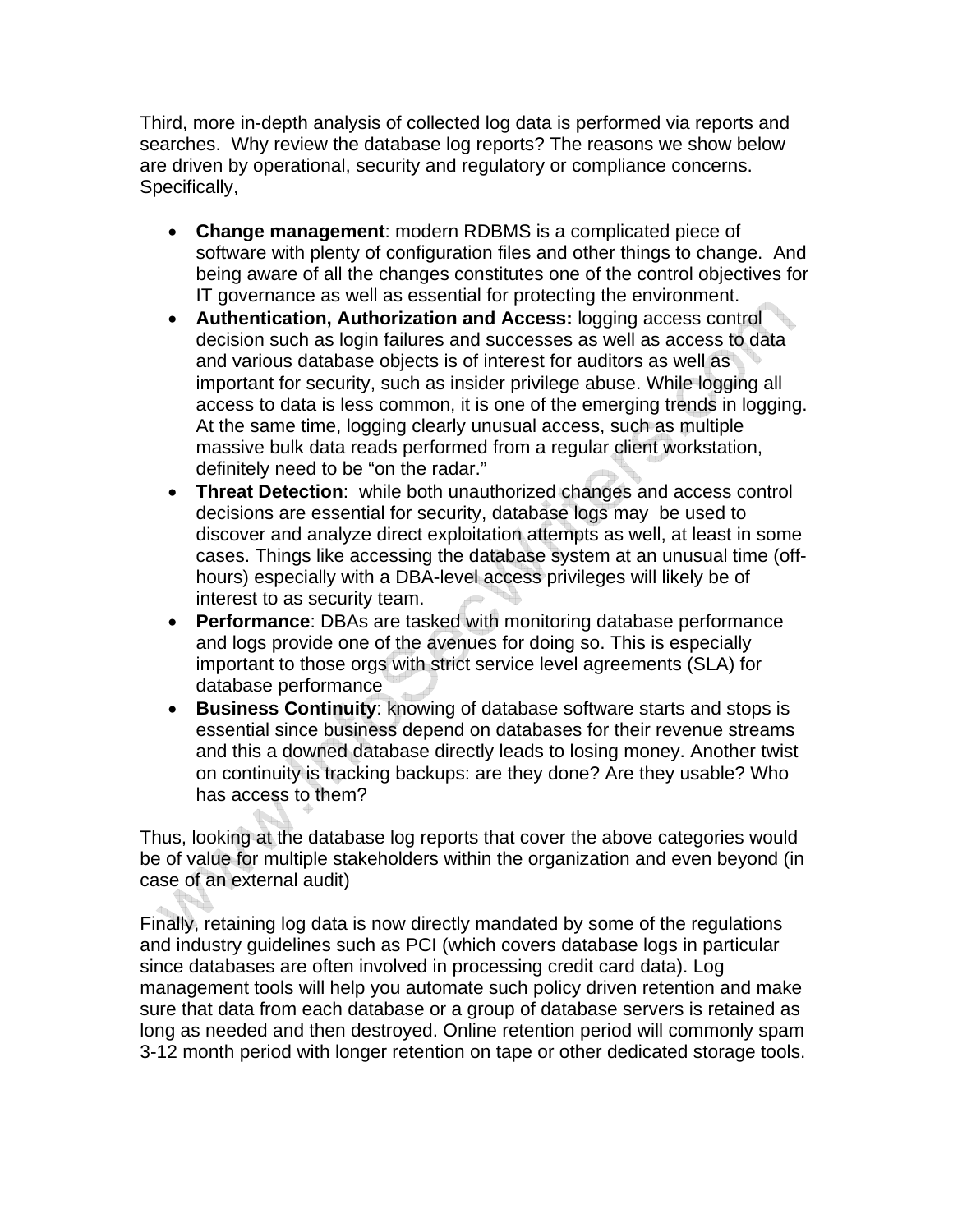Making a choice between simple analysis tools and a log management deployment depends upon the usual factors such as available budget, IT resources, size of an organization as well as regulatory mandates. Obviously, deploying any solution enterprise-wide is a more involved process than simply installing a tool on an individual server, but benefits of such broad deployment will go far beyond solving a single tactical problem. Thus, author's recommendation will be to combine database log management with other similar projects (such as firewall or Unix server syslog management) and use a single platform for all of them, but grow such deployment in phases, rather than try to cover all logs on day one.

One final issue that needs to be addresses is performance. Given that database administrators are very sensitive about everything that may slow down their databases, we need to provide a few pointers.

If agent is deployed on a database server for log collection, it may indeed slow down the system, either during its normal operation or if a bug happens to affect the agent software (this can't happen to you, can it? ☺). For example, a memory leak in the agent can cause memory exhaustion on the server which will adversely affect the database performance.

Remote log collection is much less likely to affect the database performance, but the initial retrieval of a large bulk of log records from a database has a potential of slowing down other operations, at least for IO reasons if not for others. To avoid this problem, one can schedule log collection to occur at off ours, when all other database service operations, such as backups, happen. At the same time, direct log grab from a database may be more bandwidth-intensive than the agent communication, which then starts to win out if logs need to be grabbed from remote databases. Still, given that database are commonly deployed in a datacenter, availability of high-bandwidth network pipes is almost assured.

Overall, given that to satisfy current operational, security and compliance requirements databases need to be configured with detailed logging which will result in a flood of audit log data, using log management tools for log automation is absolutely essential. While database-vendor-specific tools can help a bit, a comprehensive log management solution presents a better choice in most circumstances.

We would also like to note a couple of future trends that affect database logging and log management. One is an overall increase in logging across IT solutions. It would not be surprising if in a few years many organization will have to log all access to data in their critical databases and their other data storage systems. The second trend that will help allay the consequences of the first one is an increasing level of intelligence in log management tools. Thus, despite the dramatic increase of log data volume, it is likely that workloads of the IT teams